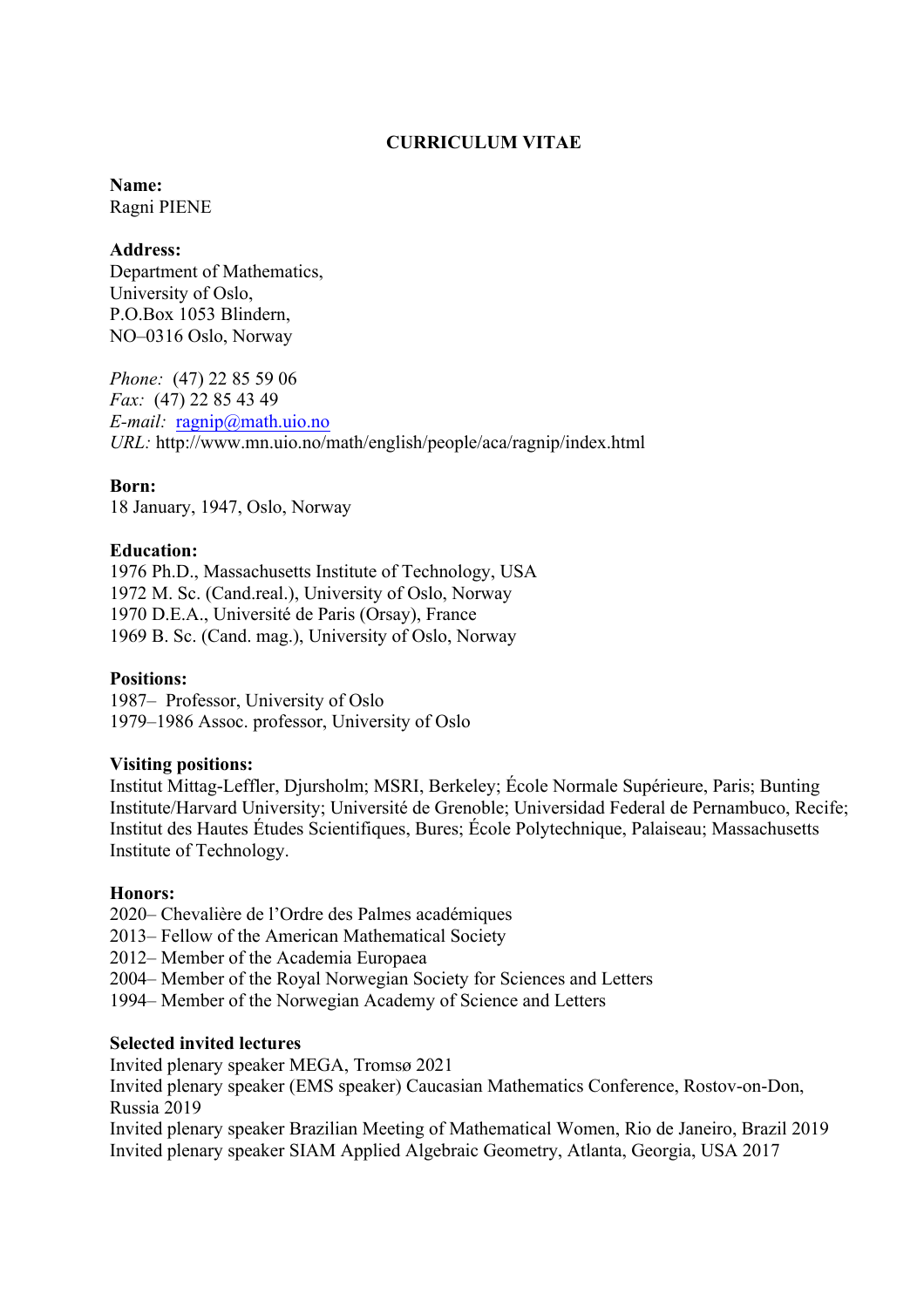Invited plenary speaker British Mathematical Colloquium, Sheffield 2013 Invited speaker 1<sup>st</sup> European Congress of Mathematics, Paris 1992 Invited plenary speaker 21st Nordic Congress of Mathematicians, Luleå 1992 Invited speaker 19<sup>th</sup> Nordic Congress of Mathematicians, Reykjavik 1984

# **Committees/boards (present):**

2020–2024 Chair of the Scientific Council of the Fondation Mathématique Jacques Hadamard 2015–2025 Member of the Heidelberg Laureate Forum Foundation Council

## **Committees/boards (past):**

- 2013–2021 Member of the Scientific Advisory Board of the Mathematisches Forschungsinstitut Oberwolfach
- 2008–2021 Member of the EMS/EWM Scientific Committee
- 2020 Chair of the committee for the Algebraic Geometry Prize of the Foundation Compositio Mathematica
- 2018–2020 Chair of the Viggo Brun Prize committee
- 2017–2020 Member of the Scientific Council of the Fondation Mathématique Jacques Hadamard
- 2019 Member of the Mathematics Panel of the Research Evaluation for Development, University of **Gothenburg**
- 2019 Member of the Review Panel for the Distinguished Professor Grant (Swedish Research Council)
- 2018 Member of the Mathematics Panel for Chalmers Assessment of Research
- 1996–2019 Member of the editorial board of *Communications in Algebra*
- 2009–2018 Member of the Scientific Advisory Board of the Berlin Mathematical School
- 2012–2017 Member of the Scientific Advisory Board of RICAM, Austria
- 2005–2016 Member of the Scientific Council of CIMPA
- 2012–2015 Member of the Scientific Committee for the EPDI
- 2010–2014 Chair of the Abel Committee
- 2011–2014 Member of the Commission for Developing Countries of IMU
- 2011–2013 Member of the Orientation Council of INSMI, CNRS, France
- 2008 Member of the Visiting Committee, Université Pierre et Marie Curie Paris 6
- 2003–2010 Member of the Executive Committee of the International Mathematical Union

2000 Member of the Prize Committee of the 3rd European Congress of Mathematics

- 1995–99 Member of the Standing Committee of European Women in Mathematics
- 1994–98 Member of the editorial board of *Astérisque*

1994–97 Vice Dean, Faculty of Mathematics and Natural Sciences, University of Oslo

### **Research interests:**

Algebraic Geometry, in particular enumerative geometry and intersection theory, singularities, moduli spaces, toric varieties; algebraic methods in computer aided geometric design, real algebraic curves and surfaces.

# **EU Networks**

Partner in the following EU networks:

1) GAIA (Applications of approximate algebraic geometry in industrial computer aided geometry) IST–FET (2000–2001)

2) GAIA II (Intersection algorithms for geometry based IT-applications using approximate algebraic methods) FET–OPEN (2002-2005)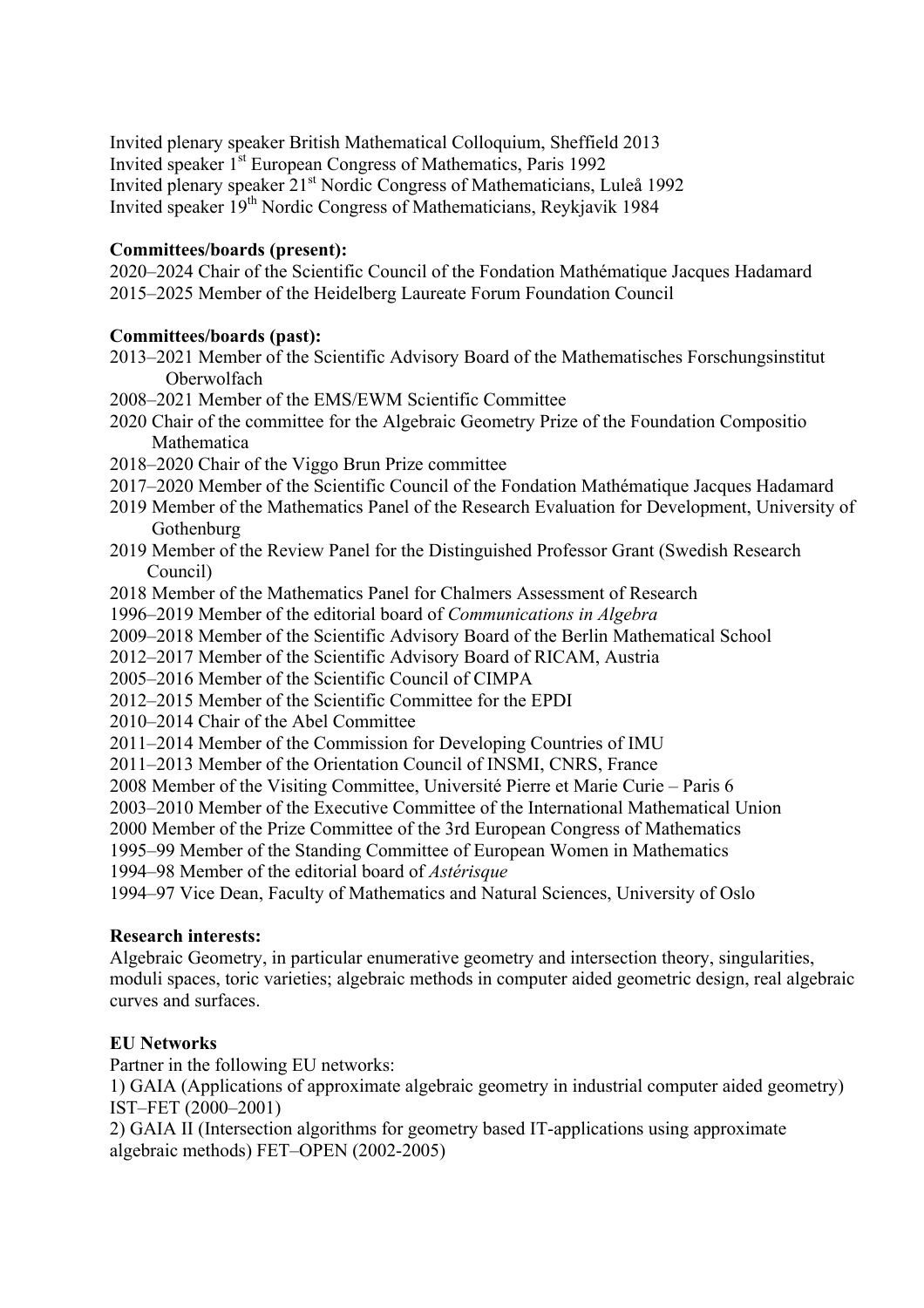# 3) SAGA (ShApes, Geometry and Algebra) FP7– ITN (2008–2012)

# **Publications**

- 1) "Faiscaux plats et purs sur la base: un théorème de finitude," C. R. Acad. Sc. Paris, 274 (l972), 194–197.
- 2) "Courbes sur un trait et morphismes de contraction," Math. Scand. 35 (1974), 5–15.
- 3) "Plücker formulas," Ph.D.Thesis, Massachusetts Institute of Technology, l976.
- 4) "Numerical characters of a curve in projective space", In Real and complex singularities, Oslo l976 (ed. P.Holm), Sijthoff & Noordhoff, Groningen l977, 475–495.
- 5) "A proof of Noether's formula for the arithmetic genus of an algebraic surface," Compositio Math. 38 (l979), 113–119.
- 6) "Polar classes of singular varieties," Ann.scient.Éc.Norm.Sup. 11 (l978), 247–276.
- 7) "Some formulas for a surface in P3," Algebraic Geometry, Tromsø l977 (ed. L. Olson), Springer LNM 687 (1978), 197–235.
- 8) "Cycles polaires et classes de Chern pour les variétés projectives singulières," Séminaire sur les singularités des surfaces (Demazure–Pinkham–Teissier), École Polytechnique, Palaiseau l977/78. In Introduction à la théorie des singularités, (ed. Lê Dung Tráng), Hermann, Paris 1988, 7–34.
- 9) "Ideals associated to a desingularization," Algebraic Geometry, Copenhagen l978 (ed. K. Lønsted), Springer LNM 732 (l979), 503–517.
- 10) "A geometric approach to the arithmetic genus of a projective manifold of dimension three" (with F. Ronga), Topology 20 (1981), 179–190.
- 11) "Cuspidal projections of space curves," Math. Ann. 256 (1981), 95–119.
- 12) "Degenerations of complete twisted cubics," Progress in Math. 24, Birkhaüser 1982, 37– 50.
- 13) "A note on higher order dual varieties, with an application to scrolls," Proc. Symp. Pure Math. 40 (1983), 335–341.
- 14) "Duality for rational normal scrolls" (with G. Sacchiero), Comm. in Algebra 12(9) (1984), 1041–1066.
- 15) "On the Hilbert scheme compactification of the space of twisted cubics" (with M. Schlessinger), American J. of Math. 107 (1985), 761–774.
- 16) "Some intrinsic and extrinsic characterizations of projective space" (with W. Fulton, S. Kleiman, H. Tai), Bull. Soc. Math. France 113 (1985), 205–210.
- 17) "On the problem of enumerating twisted cubics," Algebraic Geometry Sitges 1983 (eds. E. Casas-Alvero, G. E. Welters, S. Xambo-Descamps), Springer LNM 1124 (1985), 329– 337.
- 18) "On the variety of nets of quadrics defining twisted cubics" (with G. Ellingsrud, S. Strømme), Space Curves, Proc. Rocca di Papa 1985 (eds. F. Ghione, C. Peskine, E. Sernesi), Springer LNM 1266 (1987), 84–96.
- 19) "Espacios tangentes, espacios osculantes y variedades duales," (Notes by J. Finat), Publ.Inst. "Jorge Juan" de Matematicas, Madrid 1985 (71 pages).
- 20) "A characterization of balanced rational normal scrolls in terms of their osculating spaces" (with H. Tai), Enumerative Geometry, Sitges 1987 (ed. S. Xambo-Descamps), Springer LNM 1436 (1990), 215–224.
- 21) "On the inseparability of the Gauss map" (with S. Kleiman), Proc. Zeuthen Symposium, Copenhagen 1989 (eds. S. Kleiman, A. Thorup), Contemp. Math. 123, Amer. Math. Soc. 1991, 107–129.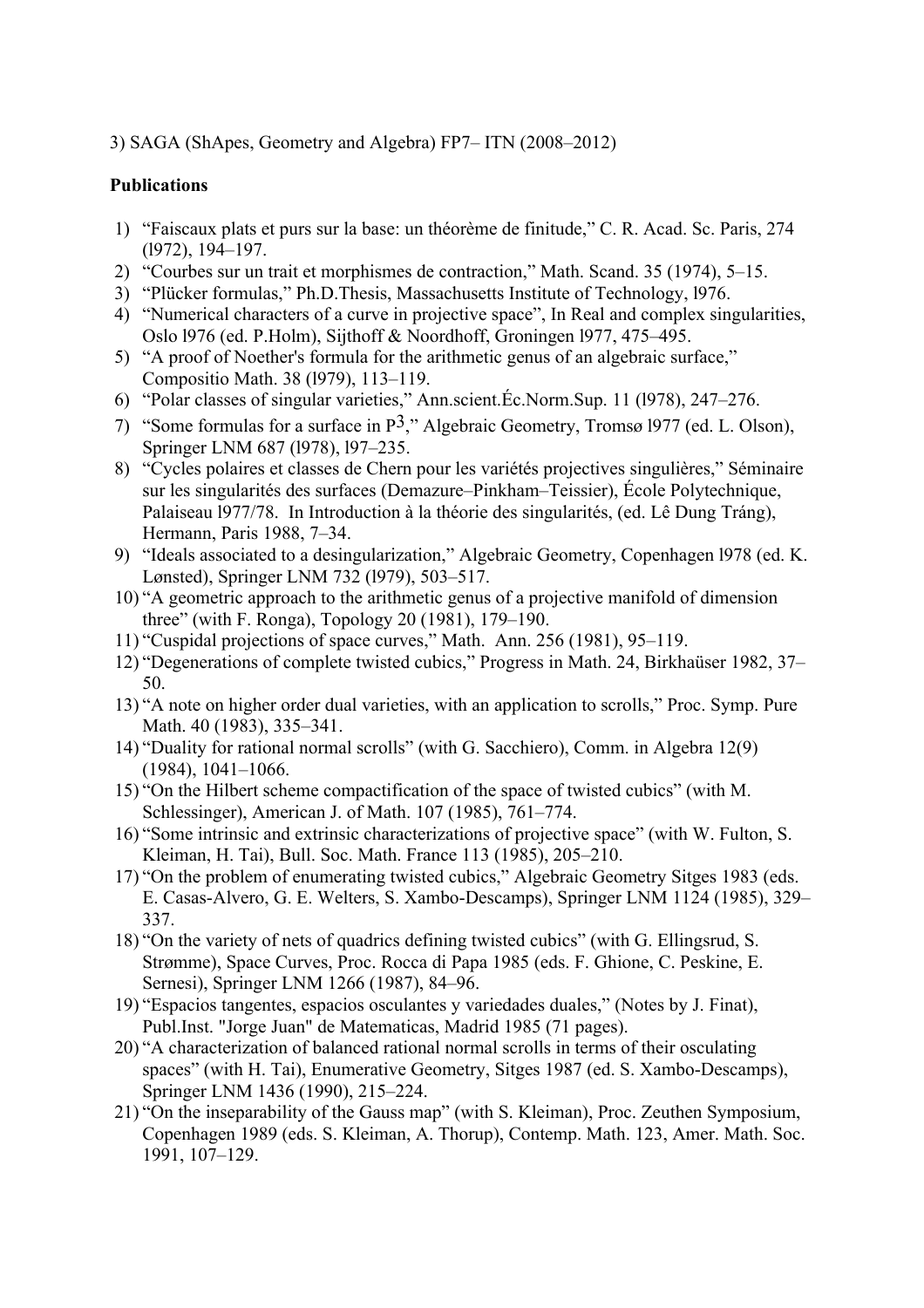- 22) "Duality for elliptic normal surface scrolls" (with R. Mallavibarrena), in Proc. Zeuthen Symposium, Copenhagen 1989 (eds. S. Kleiman, A. Thorup), Contemp. Math. 123, Amer. Math. Soc. 1991, 149–160.
- 23) "A characterization of balanced rational normal surface scrolls in terms of their osculating spaces II" (with E. Ballico and H. Tai), Math. Scand. 70 (1992), 204–206.
- 24) "On the enumeration of algebraic curves from circles to instantons," in First European Congress of Mathematics, Volume II, Prog. in Math. 120, Birkhäuser 1994, 327–353.
- 25) "Projective algebraic geometry in positive characteristic," in Analysis, Algebra and computers in Mathematical Research, Proc. 21. Nordic Congress of Mathematicians (eds. M. Gyllenberg, L. E. Persson), Marcel Dekker 1994, 263–273.
- 26) "Arithmetically Cohen-Macaulay curves of degree 4 and genus 0 in  $P^{4}$ " (with M. Martin-Deschamps), Manuscripta Math. 93 (1997), 391–408.
- 27) "From conic sections to quantum cohomology An introduction to enumerative algebraic geometry," in Selected topics in mathematics, Luleå University of Technology, 1997, 85–100.
- 28) "Enumerating singular curves on surfaces" (with S. Kleiman), Proc. Algebraic Geometry Conference Hirzebruch 70, Warsaw 1998, Contemp. Math. 241, Amer. Math. Soc. 1999, 209– 238.
- 29) "On the use of parameter and moduli spaces in curve counting," in EWM Workshop on Moduli spaces in mathematics and physics (eds. F. Kirwan, S. Paycha, Tsou Sheung Tsun), Hindawi 2001, 55–64.
- 30) "Node polynomials: methods and applications" (with S. Kleiman), Math. Nachr. 271 (2004), 69–90.
- 31) "Singularities of some projective rational surfaces." Computational methods for Algebraic Spline Surfaces (eds. T. Dokken, B. Jüttler), Springer-Verlag 2004, 171–182.
- 32) "Inflectional loci of scrolls" (with A. Lanteri and R. Mallavibarrena), Math. Z. 258 (2008), 557–564.
- 33) "Monoid hypersurfaces" (with P. H. Johansen and M. Løberg), in Geometric Modeling and Algebraic Geometry (eds. B. Jüttler, R. Piene), Springer-Verlag 2008, 55–77.
- 34) "Polars of real singular plane curves" (with H. Mork), in Algorithms in Algebraic Geometry, IMA Volumes in Mathematics and its Applications, Vol. 146, Springer Science+Business 2008, 99–115.
- 35) "Classifying regular lattice polytopes via toric fibrations" (with A. Dickenstein and S. Di Rocco). Adv. Math. 222 (2009), no. 1, 240–254.
- 36) "Enriques diagrams, arbitrarily near points, and Hilbert schemes" (with S. Kleiman), Rend. Lincei Mat. Appl. 22 (2011), 4:41–451.
- 37) "Inflectional loci of scrolls over smooth, projective varieties" (with A. Lanteri and R. Mallavibarrena), Indiana Univ. Math. J. 61 (2012), 2:717–750.
- 38) "Higher order dual varieties and toric embeddings" (with A. Dickenstein and S. Di Rocco), Ann. Inst. Fourier 64 (2014), 1:375–400.
- 39) "Inflectional loci of quadric fibrations" (with A. Lanteri and R. Mallavibarrena), J. Algebra 441 (2015), 363–397.
- 40) "Algebraic spline geometry some remarks", in SAGA Advances in ShApes, Algebra, Geometry and Algorithms (eds. T. Dokken, G. Muntingh), Geometry and Computing 10, Springer-Verlag 2014, 169–175.
- 41) "Polar varieties revisited", in Computer Algebra and Polynomials (eds. J. Gutierrez, J. Schicho, M. Weimann), LNCS Vol. 8942, Springer-Verlag 2015, 139–150.